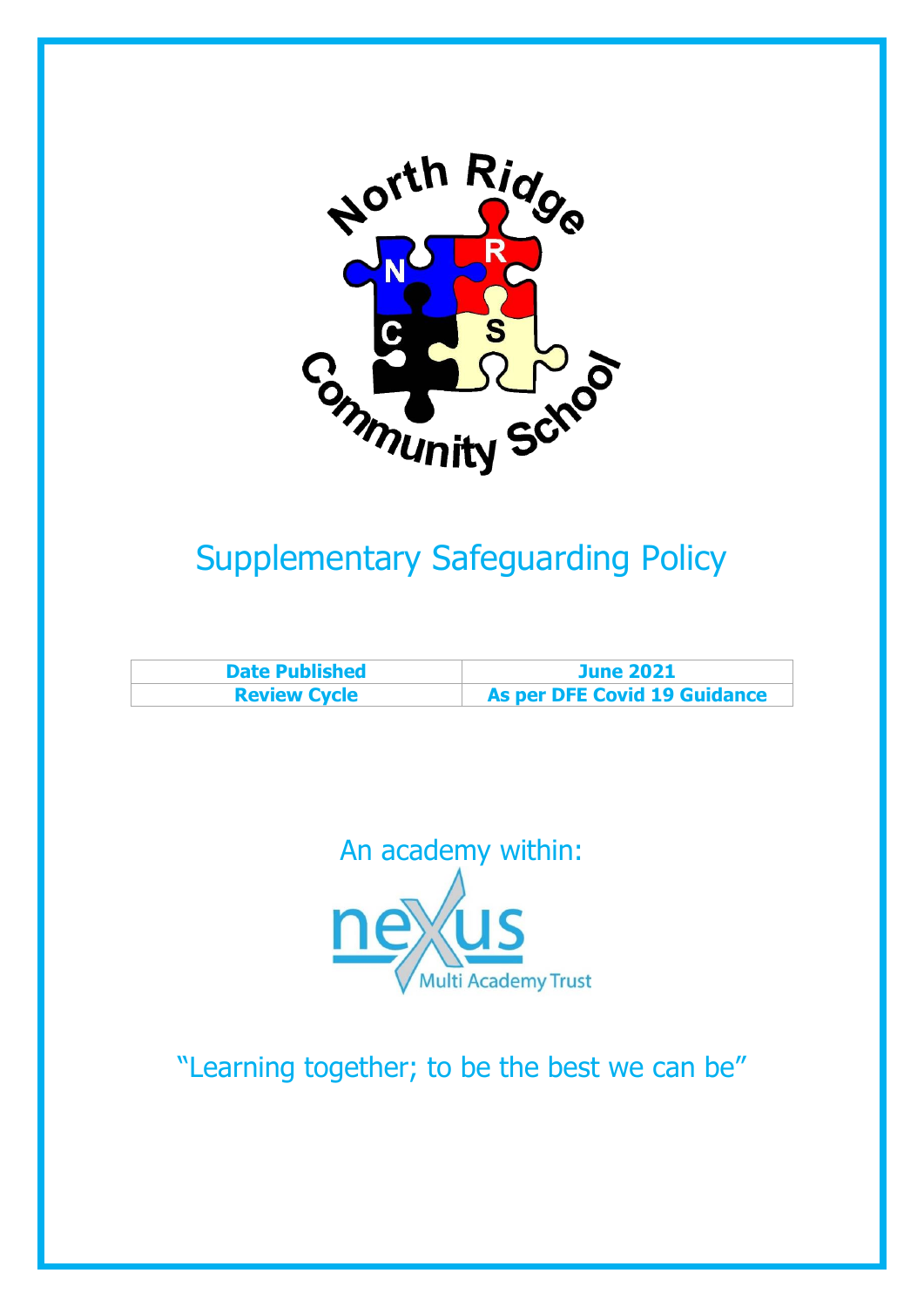# **1. Statement of intent**

To reflect the new arrangements and clarity of expectations during the Coronavirus Covid-19 pandemic. This is supplementary to the school safeguarding policy and enhances Keeping Children in Education 2019 during this period of time when we are all affected by the Coronavirus Covid-19 Global Pandemic.

#### **1.1 Roles -**

LSP/ LA guidance – The school will keep track of updates from Central Government and Local Authority Safeguarding Partnerships for the relevant authorities that we serve. This guidance is checked daily to recognise the changing picture surrounding the situation that we face nationally.

1.1.1 DSL/ DDSL – The 2 trained DSLs are available by a separate safeguarding email address nrcs.safe@nexusmat.org. Email contact through nrcs.admin@nexusmat.org is available via the main school website 24 hours per day and will send the message directly to the DSL/ DDSL if marked SAFEGUARDING in the subject area. The DSL continues to be named as Chris Evans DDSL Anita Denman

1.1.2 LAC teacher – Continues the normal procedures as the named person being Jo Aitchison. They liaise with virtual school Headteachers and their staff directly through email and telephone.

1.1.3 Online Safety Champion – is identified as Jade Soler-Alcaraz.

1.1.4 Safeguarding Governor – Rachel Potts is the named safeguarding governor. She can be contacted by the DSL and other staff as needed following the normal protocol.

1.1.5 Safeguarding Nexus MAT – Continues the normal procedures whereby disclosures against the Executive Headteacher will be referred to the CEO.

#### **2.0 What happens with disclosures/ concerns / referrals?**

Any concern about a child should be shared with the identified DSL immediately via telephone and also CPOMs under the category cause for concern or Safeguarding. The normal safeguarding procedures follow a disclosure whereby concerns are reported to the relevant Local Authority MASH screening by the DSLs. Video conferencing is available to the safeguarding team to ensure that all safeguarding meetings are attended and school represented appropriately.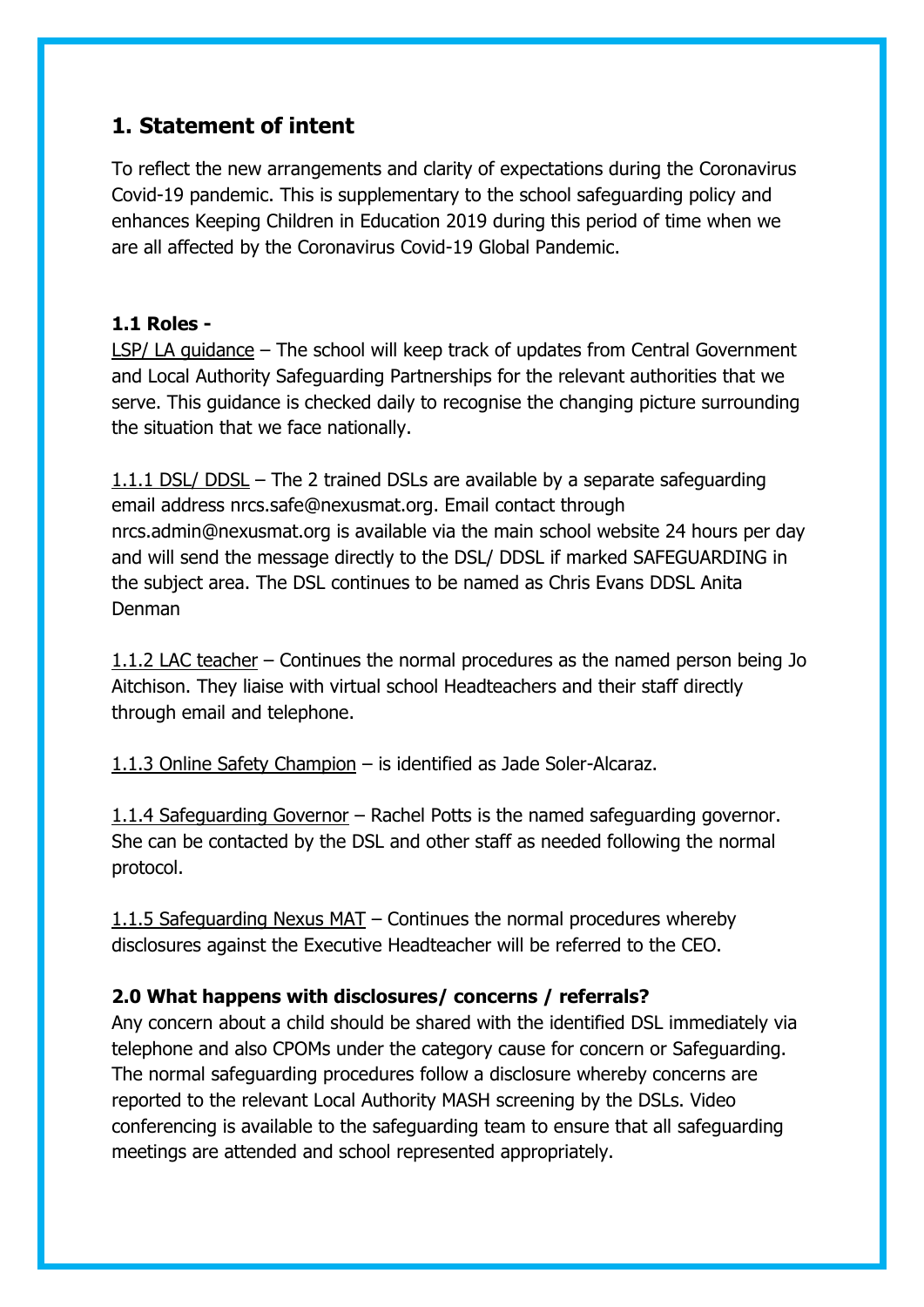#### **3.0 Definition of Vulnerable**

All children who attend North Ridge Community School are classed with the Government definition as 'vulnerable' as they are in receipt of an Education, Health & Care Plan. (EHCP)

#### **4.0 Attendance**

Procedures have changed due to the Government request for attendance. Normal attendance procedures are followed where we are expecting pupils in school with the follow up phone calls where necessary. Attendance is emailed to the Local Authority and DFE on a daily basis as required.

Staff are required to contact Chris Evans if their work status changes during this period e.g. isolating, confirmed COVID 19, to fit to work or vice versa. This will ensure that we have a team of staff available for small numbers of children if required and to enable the safeguarding of the school can be carried out effectively.

#### **5.0 Parent, Carer & Pupil Contact**

5.1 All pupils have been risk assessed as to the range of contact we feel is appropriate during periods of lockdown. This is under regular review.

## **High Priority Group - Red**

This group of students will be monitored through the following checks:

- If absent from school will be done at least twice a week but maybe as much as daily depending on individual circumstances. Checks will be via a phone call and recorded on CPOMS each time,
- If attending school, a weekly call to check on the rest of the family. These family checks will be recorded on CPOMS.

The following information will be checked:

- Wellness of the North Ridge student
- The wellness of the rest of the family
- If the family can provide for themselves
- If the family is
	- o Social Distancing for the foreseeable future,
	- $\circ$  Family Isolating due to an illness of some kind,
	- o Anyone suffering from suspected or confirmed COVID-19

### **All Students - Amber**

This group of students will be contacted at least once a week to check on their welfare and the welfare of the family in general.

• This check will be recorded on CPOMS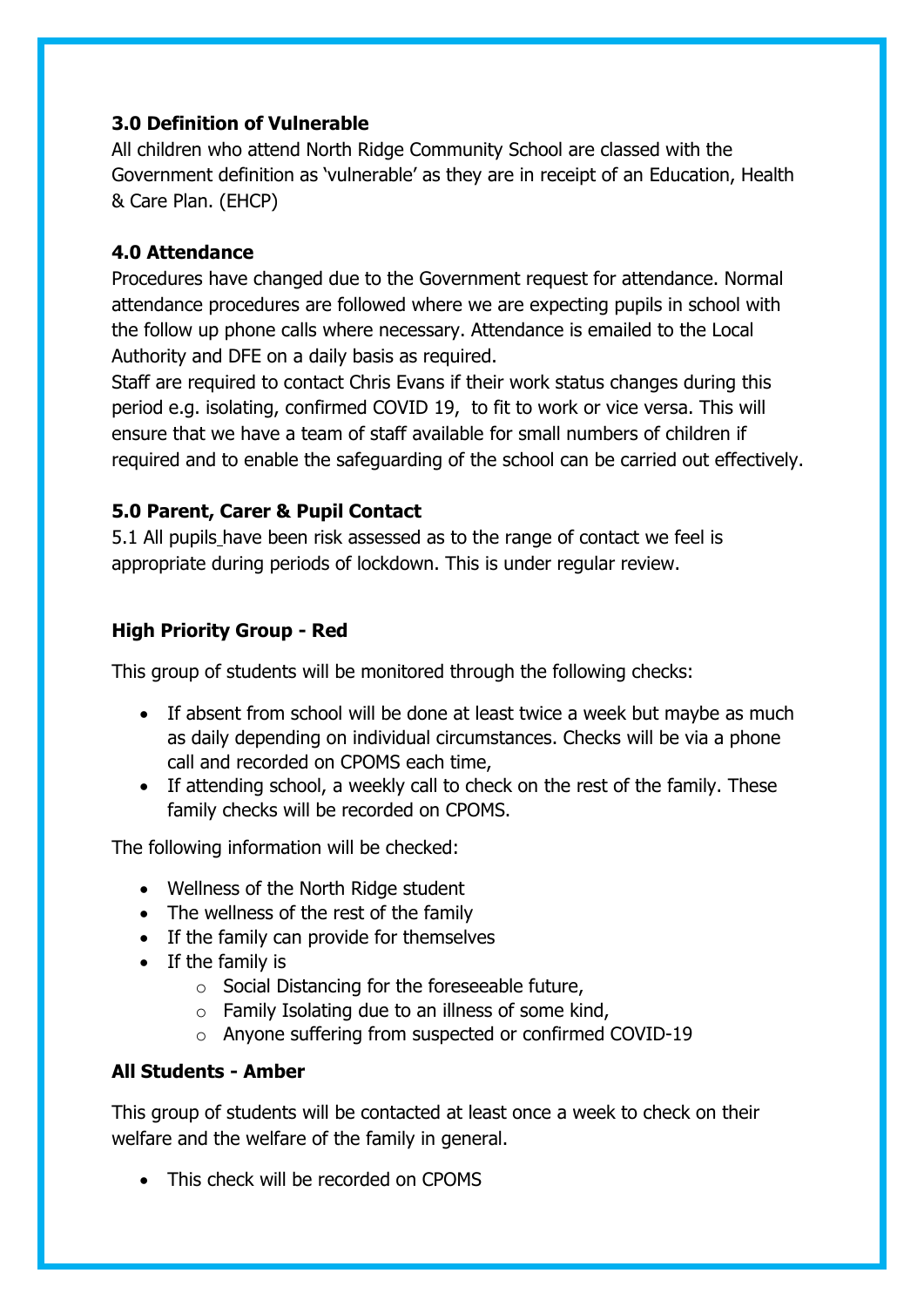- Check on the wellness of the North Ridge Student
- If absent due to illness, then check the above information.

Details of the above will inform daily data returns to both the LA via EDULOG and the DFE.

A record of completed pupil welfare checks will be kept and updated daily to ensure that all families are contacted at least one a week. Records of contact are recorded on CPOMS.

# **Staff**

Checks on members of staff will take place at appropriate times according to each individual circumstance.

#### **6.0 Family contact**

Families are supported through the school text message service, messages on the website and by the weekly calls following procedures as highlighted above. All our students being classed as AMBER will require a weekly call during periods of lockdown. Pupils on EHA support will be supported by the pastoral team where necessary.

### **7.0 Curriculum Offer**

Families are encouraged to use the activities provided for their children by class teachers via online learning, remote learning, physical learning packs and "real life" learning experiences. Staff are aware of the difficulties that learning at home presents to some families hence why the mental health of the whole family is considered to be the most important aspect of learning during this outbreak.

#### **8.0 MAT Hubs during Lockdowns**

Where appropriate we may choose to place a child in another school due to staffing, low pupil numbers for example. This ensures we are able to offer a childcare service to key workers during this time. It is the responsibility of the Hub to take the lead on safeguarding the children. To ensure this is done easily and is accessible to all we will send through relevant information for each child that is within the Hub that had details of learning need; medical needs; Child Protection plans info; Latest PEP (For LAC) and contact of relevant members of staff who may be pertinent to the children education and wellbeing. Staff working at another site will be given a brief update on the safeguarding procedures at that school.

#### **9.0 Peer on Peer Abuse**

Staff are trained to recognise the signs of peer on peer abuse through the following definition.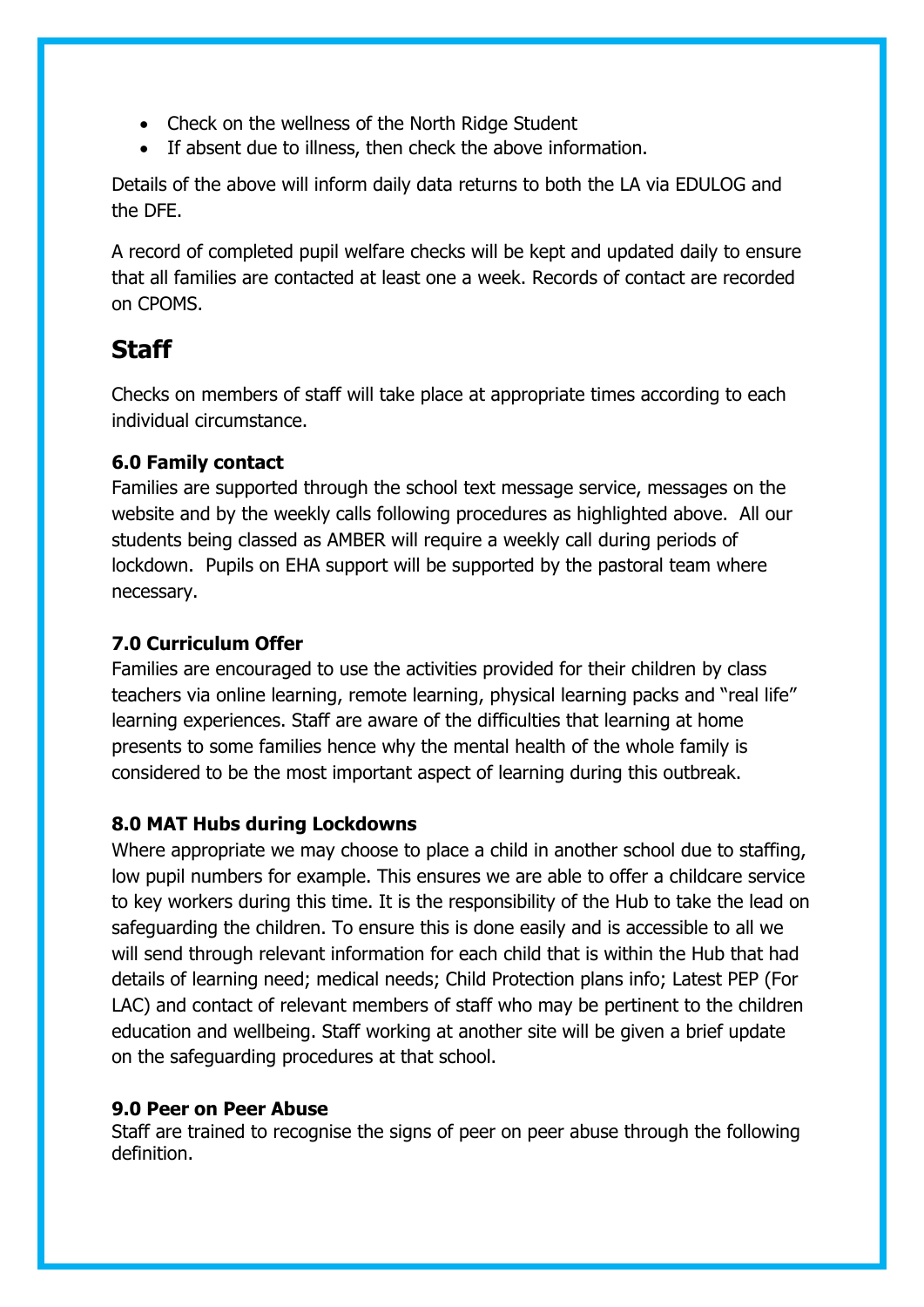Peer-on-peer abuse includes, but is not limited to: physical and sexual abuse; sexual harassment and violence; emotional harm; on and offline bullying; teenage relationship abuse. It can even include grooming children for sexual and criminal exploitation.

Peer on peer abuse will be dealt with using the normal safeguarding procedures.

#### **10.0 Updates**

This temporary policy will be reviewed in line with the Government briefings and DFE updates on Schools Safeguarding Pupils.